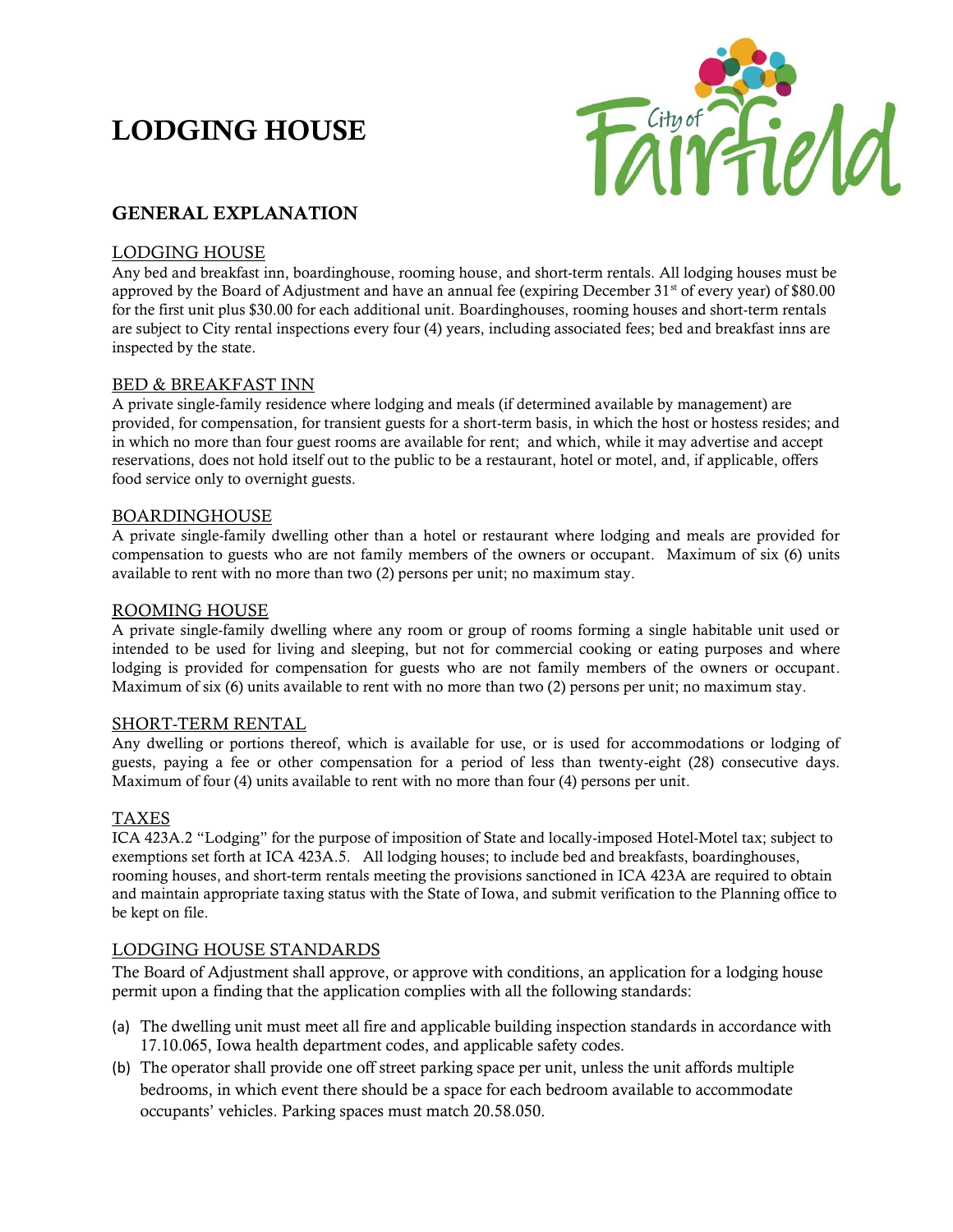- (c) The structure shall be properly maintained, and kept in good repair, in order that the use in no way detracts from the general appearance of the neighborhood.
- (d) Garbage must be kept in a closed container and disposed of on a regular weekly schedule.
- (e) No sign, symbol, device, decal, engraved surface, trademark, or logo that directly or indirectly names, advertises or calls attention to the lodging house, excluding bed and breakfast inns, shall be posted to advertise the availability of or presence of the lodging house to the public.
- (f) The owner shall keep on file with the City of Fairfield Department of Planning and Zoning the name and telephone number of a contact person who shall be responsible for responding to questions or concerns regarding the operation of the lodging house. This information must be kept current. This information also shall be posted in a conspicuous location within the dwelling unit. The contact person must be available to accept telephone calls on a twenty-four hour basis at all times that the lodging house is rented and occupied. The contact person must have a key to the rental unit and be able to respond to the lodging house within sixty minutes to address issues, or must have arranged for another person to address issues within the same time frame. The requirement for identifying a contact person applies to each person, or entity, making arrangements for renting a lodging house. The owner shall notify in writing neighboring dwelling units, within 200 feet of the residential dwelling unit, that the property is a permitted lodging house and shall provide a telephone number of the rental agency, if any, or other contact person.
- (g) Fire and safety inspection by the City of Fairfield shall be required as part of the initial application and on a four year rotating basis thereafter. Statutory minimum fire safety standards, as applicable, (see ICA 137C.35) must be constantly maintained.
- (h) Dwellings must conform to their respective zoning requirements outlined in title 20.58.
- (i) The owner, managing agency or agency contact shall provide the tenant or lessee with the following information prior to occupancy of the premises and post such information in a conspicuous place on the premises.
	- 1. The name of the contact person and telephone number at which they can be reached on a twenty-four hour basis; and
	- 2. Notification of the maximum number of overnight occupants permitted on the Premises pursuant to this Ordinance; and
	- 3. Notification of the parking standards of the Ordinance; and
	- 4. A copy of this Ordinance, as may be amended from time to time; and
	- 5. Notification that an occupant may be cited or fined by the City of Fairfield, in addition to any other remedies available at law; for violating any provisions of this Ordinance; and
	- 6. All land-based recreational activities are to be limited to rented premises and shall not encroach on neighboring properties; and
	- 7. Tenants shall not create a nuisance, including but not limited to the following:
		- i. Playing or using a radio, phonograph, disc player, tape player, television, musical instrument, sound amplifier, or other electronic or mechanical sound-producing device in such a manner, or with such volume, so as to disturb the quiet, comfort or repose of a reasonable person of normal sensitivities in the immediate neighborhood.
		- ii. Yelling, shouting, hooting, singing, or making other noise that because of its volume, frequency, or shrillness, unreasonably disturbs the quiet, comfort or repose of a reasonable person of normal sensitivities in the immediate neighborhood.
		- iii. Sounding or using any horn, siren, whistle, bell or other warning device so as to unreasonably disturb the quiet, comfort or repose of another person of normal sensitivities in the immediate neighborhood.